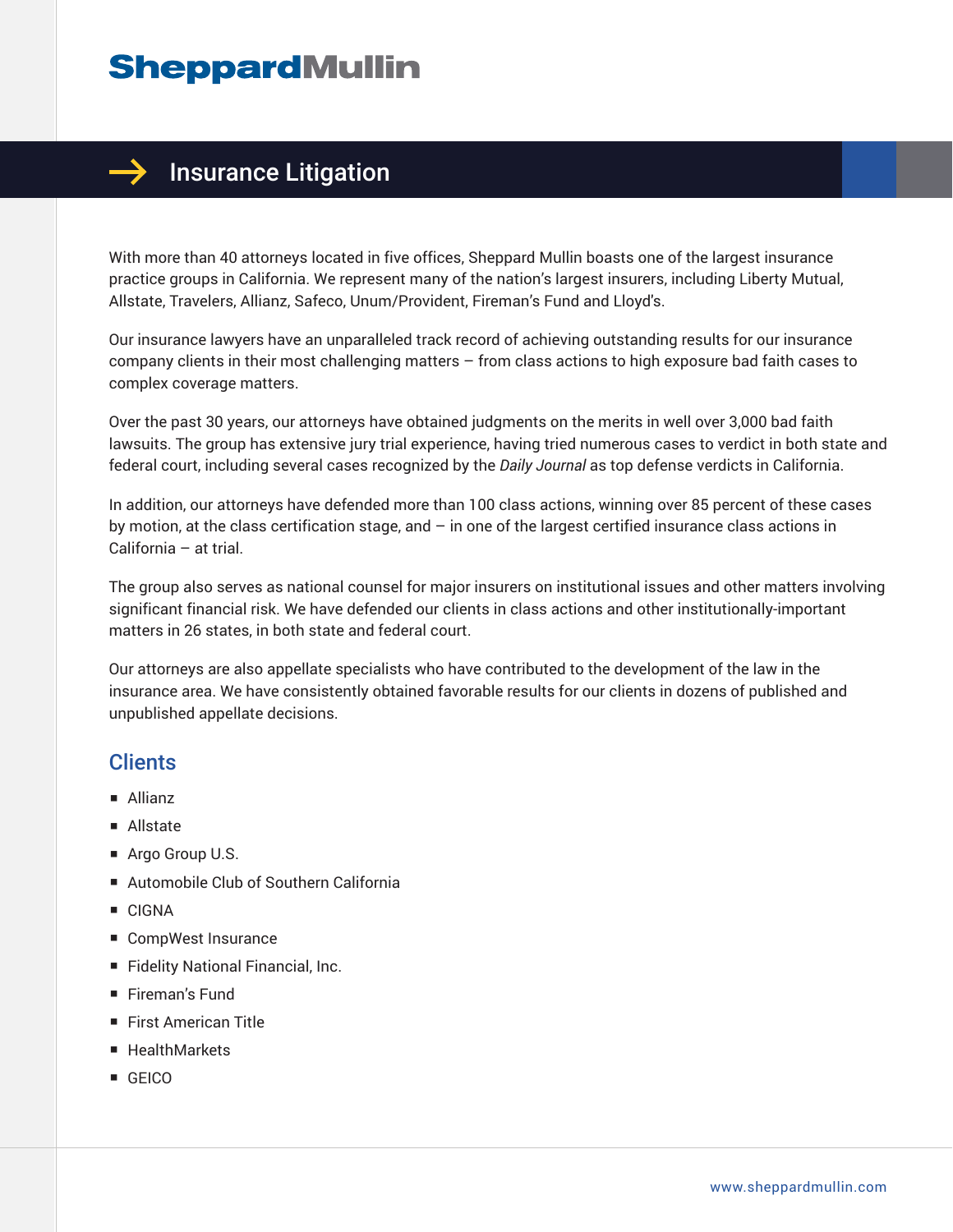- Infinity Insurance
- Insphere Insurance Solutions
- Kemper
- Liberty Mutual
- Lockton Companies
- Mercury Insurance
- OneBeacon Insurance Group
- Peerless Insurance
- QBE Insurance Group
- Safeco Insurance
- Safeway Insurance
- Sun Life Assurance Company
- TIG Insurance Company
- Travelers
- Underwriters at Lloyd's
- Unum
- Wawanesa Insurance
- Zurich America

### **Experience**

### **Class Actions**

The following are examples of our experience and results in class actions:

- *Make-Whole Class Actions* In a case of first impression, we successfully represented four insurers in obtaining writ relief rejecting class action plaintiffs' attack on insurers' contractual reimbursement rights. This victory was affirmed by the California Supreme Court. *See 21st Century Ins. Co. v. Superior Court*, 47 Cal.4th 511 (2009).
- *Claim Reserving Class Action* After a seven-month trial, we obtained a complete defense verdict for the California State Compensation Insurance Fund ("State Fund") in a \$2 billion certified class action alleging breach of contract, bad faith, fraud and unfair competition claims arising out of State Fund's claim reserving practices. This trial victory was affirmed on appeal. *A&J Liquor v. State Fund*, unpublished, California Court of Appeal Case No. 103809, 3/30/06.
- *False Advertising and Unfair Practices Class Actions –* We successfully defended our client in two related class actions alleging false price advertising, misleading sales practices and violations of the Consumer Legal Remedies Act. We obtained a trial court order denying class certification. This result was affirmed on appeal in a published decision. *See Davis-Miller v. Automobile Club of Southern California*, 201 Cal.App.4th 106 (2011).
- *Unfair Competition and Breach of Contract Class Action* We obtained dismissal with prejudice at the pleading stage of a class action alleging that our client unfairly and misleadingly provided less coverage than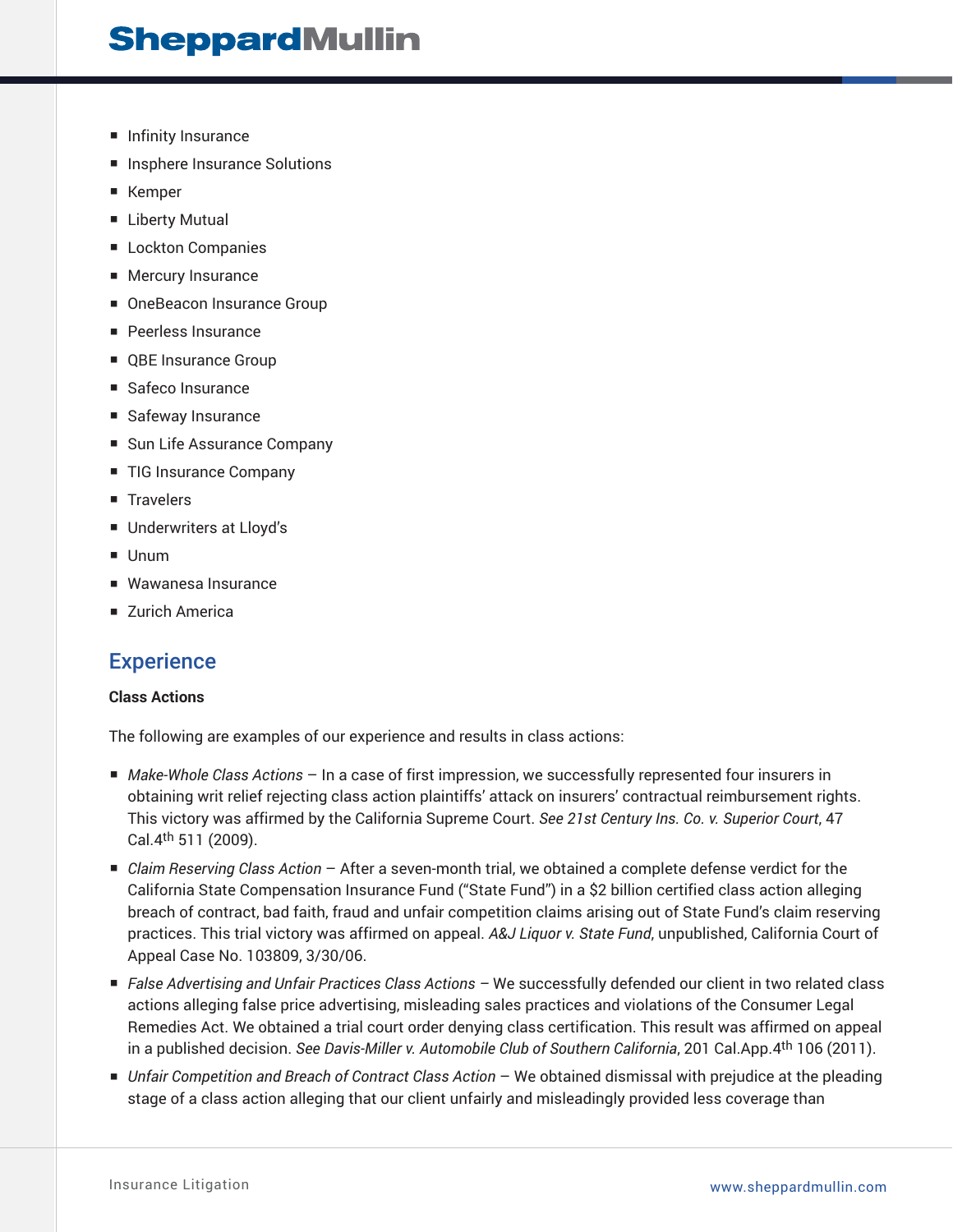represented. This result was affirmed on appeal in a published decision. *See George v. Automobile Club of Southern California*, 201 Cal.App.4th 1112 (2011).

- *Premium Installment Fee Litigation* We successfully defended an insurer in a class action seeking restitution of over \$200 million based on an allegation that premium installment fees were illegally collected. This victory resulted in a published decision. *See Interinsurance Exchange of the Automobile Club v. Superior Court (Williams*), 148 Cal.App.4th 1218 (2007). In 2011, we obtained dismissal with prejudice at the pleading stage of a similar class action seeking the same relief based upon an alternative theory.
- *Vehicle Repair Shop Litigation* We successfully defended our client in a class action alleging that it violated anti-steering laws by reducing coverage if a policyholder had the vehicle repaired at a non-approved repair shop. We obtained a defense verdict at the pleading stage, which was affirmed on appeal with a published decision. *See Maystruk v. Infinity Ins. Co*., 175 Cal.App.4th 881, 96 Cal.Rptr.3d 494 (2009).
- *Antitrust Conspiracy/Unfair Competition Class Actions* We have prevailed in the trial court and on appeal in numerous antitrust/unfair competition class actions brought against our insurer clients, including cases involving: (1) an alleged conspiracy among four major auto insurers to pay for only non-OEM parts in auto repairs (*Perez v. State Farm, Liberty Mutual, et al.)*; (2) an alleged conspiracy to use only Blue Cross providers and discounted rates as part of a workers' compensation Medical Provider Network (*Henstorf v. WellPoint Health Networks, State Fund*); and (3) the alleged failure to pay tens of millions of dollars in interest owed on attorney fee awards issued in workers' compensation proceedings (*Koszdin v. State Fund,* 186 Cal.App.4th 480 (2010).
- *Richmond v. Allstate* We obtained a defense verdict on behalf of Allstate in a class action alleging that Allstate violated the law by systematically paying less than the "stated value" on boat policies.
- *Hopkins v. HealthMarkets, Inc.* − We defeated class certification in a case alleging unlawful recording of telephone calls in violation of the California Privacy Act. We have defeated similar class actions on behalf of other insurer clients (including cases alleging federal Telephone Consumer Protection Act violations).
- *Ohline v. State Fund* We defeated class certification, and thereafter won summary judgment, in a class action alleging misreporting and/or failure to report rate-making data to the California Workers' Compensation Insurance Rating Bureau and the Department of Insurance.

### **Bad Faith Litigation**

Our lawyers have obtained defense verdicts on behalf of our insurer clients in over 50 trials. Examples include:

■ *Hung Chu and Tu Pham (as intervenor) v. Mercury Casualty Co.* − We obtained a unanimous defense verdict in favor of Mercury, named one of *The Daily Journal*'s top verdicts in California in 2017. Pham suffered a traumatic brain injury as a result of an accident caused by Chu, who was insured under a Mercury insurance policy with \$15,000 limits. When Pham made a claim for his injuries, Mercury denied the claim because Pham lived with Chu; thus, he qualified as an "insured" under the policy, and the policy excluded coverage for injury to an "insured." Pham eventually obtained a \$333,300 judgment against Chu. Mercury then filed a declaratory relief action on coverage. The Court of Appeal determined that Pham's claim was covered, ruling that the Mercury policy's inclusion of people who live with, but are not related to, the named insured ("nonrelative residents") within the policy's definition of an "insured" was contrary to public policy. Chu then sued Mercury for bad faith and injunctive relief, claiming that (i) Mercury was liable for damages in excess of \$10 million because it wrongfully denied coverage and failed to settle Pham's claim for the policy's \$15,000 limits, and (ii) the court should enjoin Mercury's use of an "illegal exclusion." After a 5-day jury trial, the jury rendered a unanimous defense verdict in favor of Mercury. After a one-day bench trial, the court denied Chu's claim for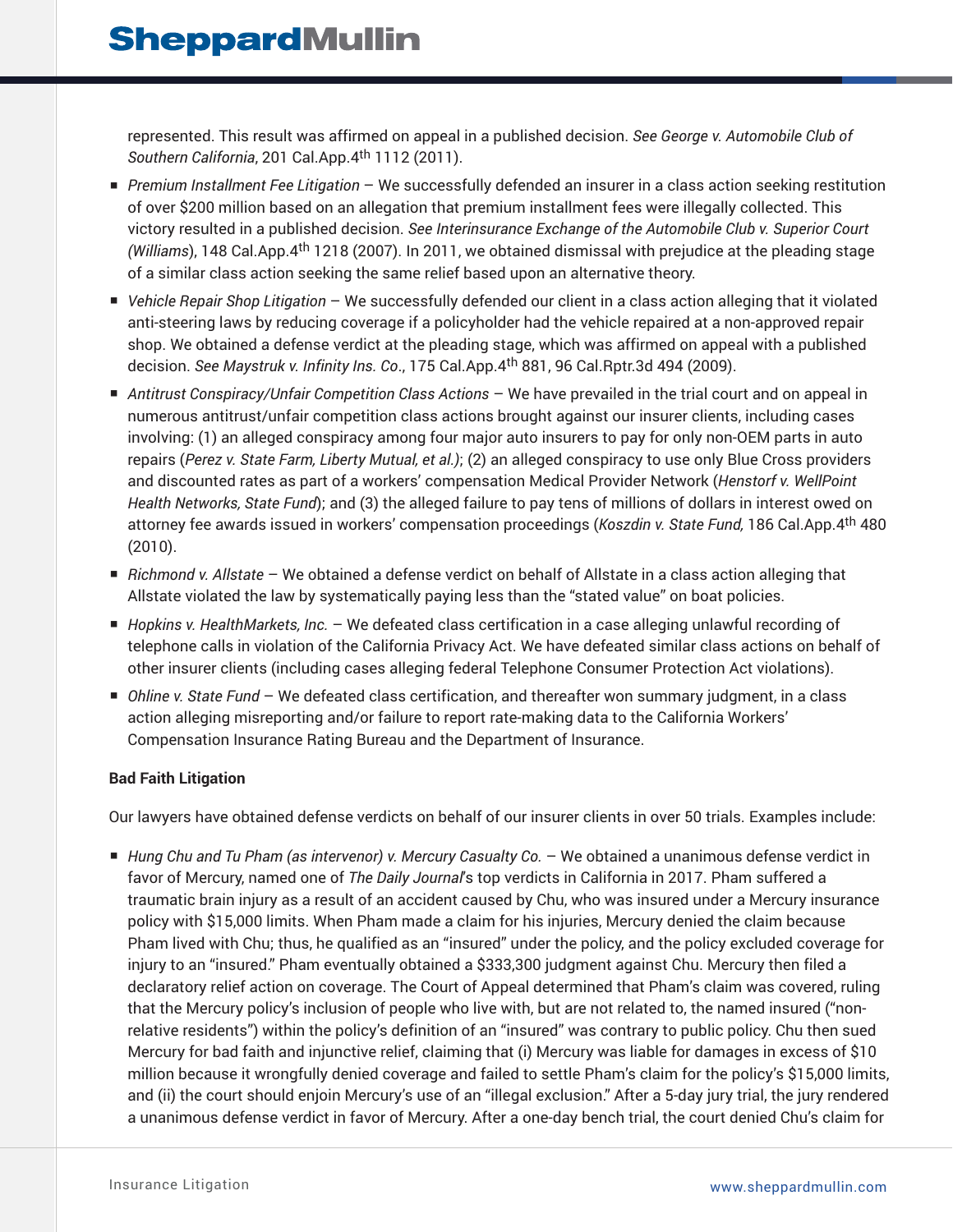an injunction.

- *Dorroh v. Deerbrook Ins. Co.* − We obtained a summary judgment in favor of Deerbrook Insurance Company, an Allstate subsidiary, in a high exposure bad faith case in which Deerbrook was sued for over \$30 million in compensatory damages, as well as emotional distress and punitive damages in unspecified amounts, based on the allegation that it unreasonably rejected an offer to settle a catastrophic injury claim brought against its insured for the insurance policy's \$15,000 limits.
- *Sarafian v. Paul Revere Life Ins. Co.* We won a motion for summary adjudication of bad faith and punitive damages claims brought against our clients Paul Revere Life Ins. Co. and Unum Group. Plaintiff Fardin Sarafian is a dentist who claimed that our clients committed bad faith by unreasonably terminating his claim for disability benefits despite that fact that his treating doctors asserted that his medical condition disabled him from practicing dentistry. The breach of contract claim remains to be tried.
- *McDaniel v. Government Employees Insurance Company* We won reversal on appeal of \$4 million summary judgment against insurer client in case alleging bad faith failure to settle. The Court of Appeal ordered instead that summary judgment be entered in favor of the insurer*.*
- *Du v. Deerbrook* We obtained a defense verdict on behalf of Deerbrook in a jury trial. Plaintiff alleged that Deerbrook refused to settle a claim against its insured for the policy's \$100,000 limits. Because the claim was not settled, the insured was ultimately found liable for a \$5 million judgment. Deerbrook was sued for the amount of the judgment based on a "bad faith refusal to settle" theory. This case was selected by the *Daily Journal* as a "Top Defense Verdict" in California for 2010.
- *Fitzgerald v. Allstate* We obtained a defense verdict on behalf of Allstate in a jury trial. The plaintiffs alleged that their home was underinsured by hundreds of thousands of dollars at the time it was destroyed during the 2003 Southern California wildfires. This victory effectively ended all other litigation against Allstate arising out of the these wildfires and was selected by the *Daily Journal* as a "Top Defense Verdict" in California for 2007.
- *Scotts Creations v. Certain Underwriters at Lloyd's, London* We obtained a defense verdict after a jury trial involving alleged bad faith, proving that the claimed armed robbery of jewelry wholesaler was staged. This case was selected by the *Daily Journal* as a "Top Defense Verdict" in California for 2006.
- *Carter v. Mid-West National Life Ins. Co* We obtained a defense verdict after a 3-week jury trial in a case tried by William Shernoff, involving claims against our client alleging fraud in the sale of a health insurance policy and bad faith refusal to pay the plaintiff's medical bills.
- *Caserta v. State Farm* We obtained a defense verdict on behalf of State Farm in a five-week jury trial. Plaintiff alleged that State Farm wrongly accused him of submitting a fraudulent theft claim and that his Navy career was ruined by the accusations.
- *Burton v. Allstate* We obtained a defense verdict on behalf of Allstate in a jury trial. Plaintiffs, who lost their home in a wildfire catastrophe, alleged that they were underinsured as a result of their Allstate agent's misrepresentations and negligence.
- *Drommi v. Allstate* We obtained a defense verdict on behalf of Allstate in a six-week jury trial. Plaintiff alleged that Allstate mishandled her earthquake claim and wrongfully rescinded an offer to pay her over \$400,000 in policy benefits.
- *Bryan v. State Farm* We obtained a defense verdict on behalf of State Farm in a jury trial. The plaintiff sued for malicious prosecution based on a lawsuit that a judge ruled State Farm lacked probable cause to file.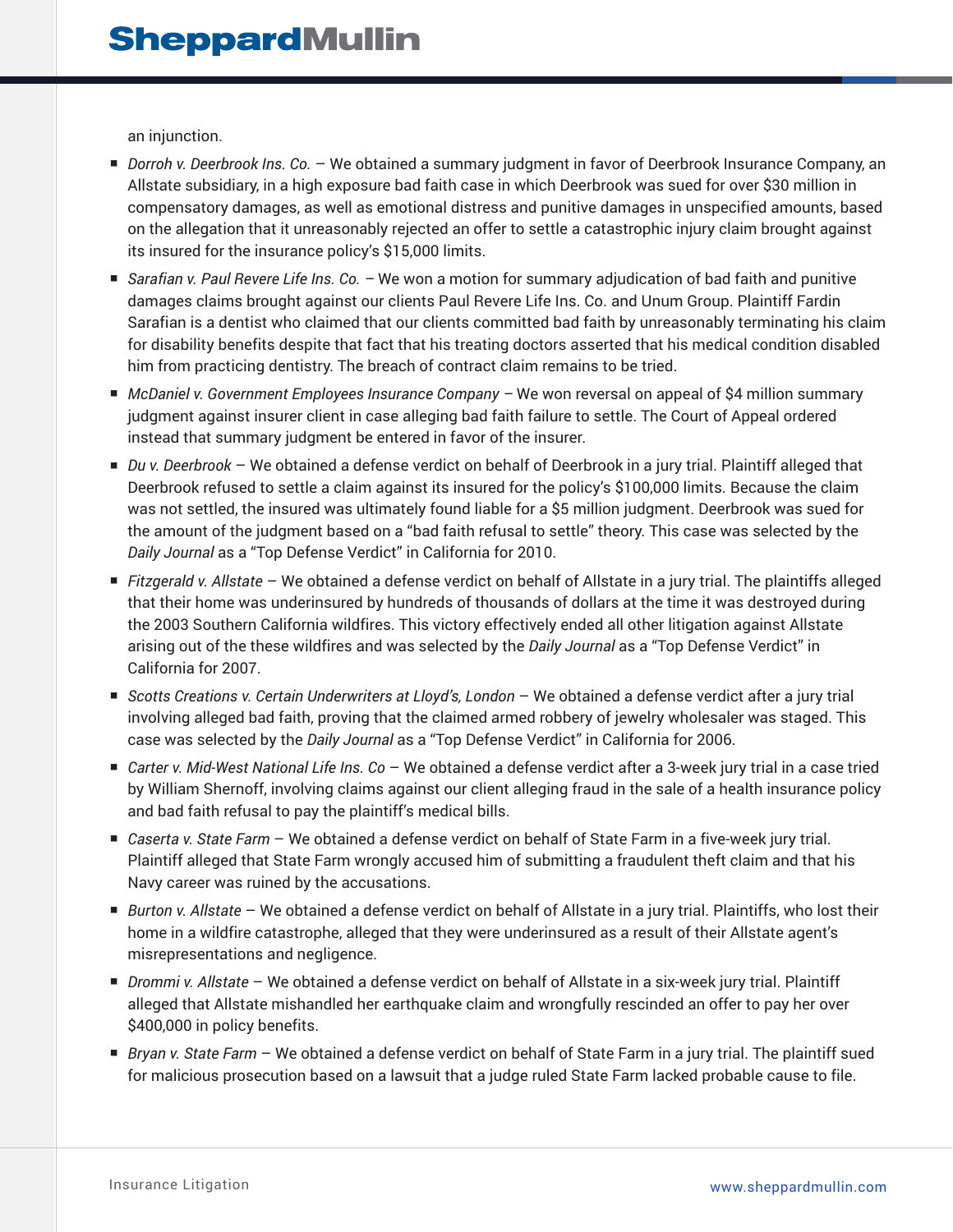- *Aronson v. State Farm* We obtained a defense verdict on behalf of State Farm in a trial arising out of an uninsured motorist claim. Plaintiff alleged that State Farm acted in bad faith by refusing to offer any money at all for a claim that an arbitrator later determined to be worth over \$500,000.
- *Sparer v. Allstate* We obtained a defense verdict on behalf of Allstate in a jury trial. Plaintiff alleged that Allstate mishandled his earthquake claim by using unlicensed engineering experts and ignoring the opinions of licensed engineers.
- *Kalan v. State Farm* We obtained a defense verdict in a case arising from an insurance broker's alleged failure to procure requested coverage, which resulted in an uninsured loss of more than \$1 million.
- *Hurtado v. Allstate* We obtained a defense verdict on behalf of Allstate in a five-week jury trial. Plaintiff alleged that Allstate wrongfully denied her Northridge earthquake claim based on the one year contractual limitations provision in her policy.
- *Diamond v. Allstate* We obtained a defense verdict on behalf of Allstate in a jury trial. Plaintiff sued for fraud and bad faith, claiming that Allstate misrepresented the policy's coverage and wrongfully denied his claim.
- *Weiner v. Allstate* We obtained a defense verdict on behalf of Allstate after a five-week jury trial. Plaintiff alleged that Allstate wrongfully denied his claim for earthquake damage.
- *Gerrity v. Crusader* We obtained a defense verdict on behalf of Crusader Insurance Company after a weeklong jury trial. Plaintiff alleged the Crusader mishandled his claim for damage to a multi-unit apartment complex in Santa Barbara.

We have also obtained countless defense verdicts for our clients by winning motions for summary judgment and other dispositive motions. Examples include:

- *Golden Eagle v. Lemoore Real Estate* We won summary judgment, and thereafter prevailed on appeal, in a \$35 million bad faith case alleging that Golden Eagle wrongfully denied coverage for five wrongful death claims based on the "professional services" exclusion contained in a general liability policy issued to a property management company.
- *Manhattan Beachwear v. Certain Underwriters at Lloyd's, London* We obtained summary judgment finding no coverage and rescission of certain policies in a case involving the alleged bad faith denial of \$11 million claim for stolen and destroyed goods.
- *Moore v. Safeco* We won summary judgment, and thereafter prevailed on appeal before the Ninth Circuit, in a multi-million dollar breach of contract/bad faith action challenging the enforceability of Safeco's mold exclusion in its standard California homeowner's policy form.
- *Advanced Network, Inc. v. Peerless Insurance Company* We won a complete reversal of a \$2 million bad faith/ punitive damage verdict after taking over the case on appeal. The case involved Peerless' denial of a claim for cash stolen from ATM machines based on a lack of "property damage." (*See*, 190 Cal.App.4th 1054 (2010)).
- We have obtained summary judgment in numerous cases in which it was alleged that our insurer client was responsible for a significant excess verdict as a result of not settling a claim within policy limits. *See*, *e.g.*, *Payne v. Infinity* (\$14 million excess verdict); *Grayson v. Allstate* (\$2.5 million excess verdict); *Purscell v. Infinity* (\$1 million excess verdict).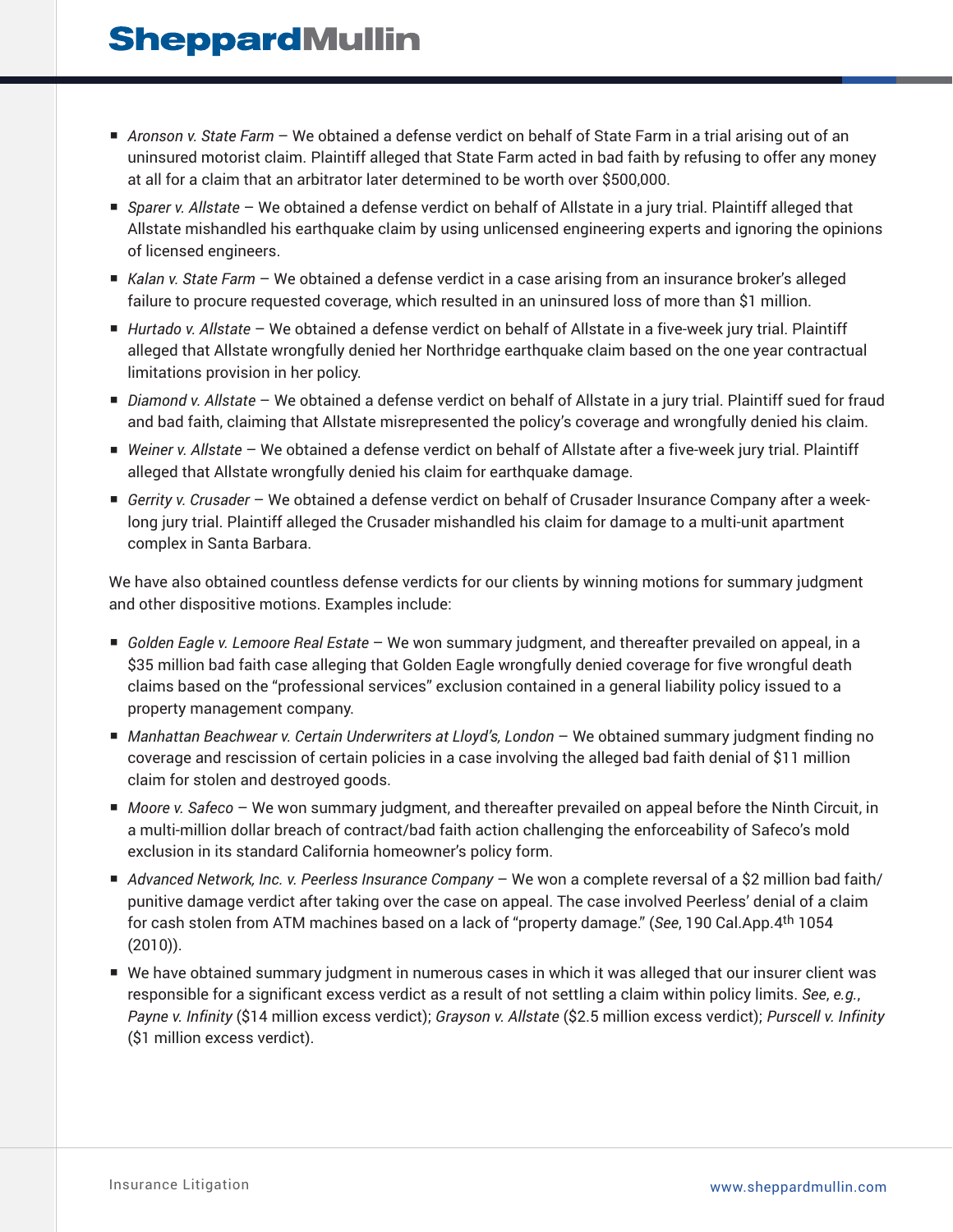#### **Coverage Advice and Litigation**

Our attorneys provide coverage advice and opinions to our insurer clients, and assist those clients in avoiding breach of contract and bad faith claims. We also prosecute and defend declaratory relief actions seeking a determination of the client's duty to defend and/or indemnify claims, as well as claims for contribution or equitable subrogation.

The following are examples of our experience in complex coverage matters:

- *QBE Insurance Arbitration* − We won an \$18 million binding arbitration award on behalf of QBE Insurance. QBE sued American Claims Management, a Third Party Administrator tasked with handling QBE claims in California, for indemnity and breach of contract.
- *McDaniel v. Government Employees Insurance Company* We won reversal on appeal of a \$4 million summary judgment against our insurer client in a case alleging bad faith failure to settle. The Court of Appeal ordered instead that summary judgment be entered in favor of the insurer.
- *Petrozziello v. Thermadyne Holdings Corp., Employers Fire Ins. Co., et al.* Under Louisiana law in a case of first impression, we won reversal on appeal of a \$1.5 million judgment with directions to enter judgment for insured in a coverage dispute involving the effect of the "separations of insureds" clause on the enforceability of an employee injury exclusion.
- *Acqua Vista Homeowners' Association v. OneBeacon America Ins. Co* We won summary judgment in favor of our insurer client establishing non-coverage of a \$21 million construction defect judgment against the insured.
- *Stevenson v. Rochkind* We serve as Allstate Insurance Company's coordinating counsel for lead paint litigation pending against Allstate insureds in Maryland. They recently prevailed in a reported decision before Maryland's highest court in *Stevenson v. Rochkind*, \_\_ A.3d \_\_\_, 2017 WL 2952984 (Md. July 11, 2017). The *Stevenson* case has generally been perceived as landmark case regarding the admissibility of expert testimony in Maryland. In *Stevenson*, the Maryland Court of Appeals held for the first time that *Frye's* "general acceptance" test for expert testimony is an "additional requirement" that does not apply unless and until the trial court first finds that the expert's opinion is the product of a reliable methodology under Maryland Rule 702. The *Stevenson* case also represents the first time that the *Joiner/Daubert* "analytical gap" analysis has been imported by into Maryland Rule 702 and applied to the testimony of an expert witness whose opinion was not analyzed under the *Frye* test. The *Stevenson* court held that the trial court applied the wrong analytical framework, reversed a reported decision of the intermediate appellate court affirming a sevenfigure judgment and ordered a new trial.
- *Riddell v. Ace, et al.* − We represent a major insurer in coverage litigation arising out of the traumatic brain injury lawsuits filed by thousands of former NFL, collegiate and youth football players against helmet manufacturer, Riddell Inc.
- *Regional Steel Corp. v. Liberty Surplus Ins. Co.; Chartis v. Liberty Surplus Ins. Corp.* We won two summary judgment motions – and thereafter prevailed on appeal in the Ninth Circuit – in an insurance coverage/bad faith action involving Liberty's denial of defense and indemnity to an insured contractor in an underlying construction defect suit, as well as a related equitable indemnity action filed by another insurer that accepted and paid over \$1 million toward the contractor's coverage claim.
- *Safeco v. Thomas, et al.* − In a federal court declaratory relief/bad faith action, we prevailed on summary judgment where the court found that Safeco's exclusion for injury "arising out of physical or mental abuse,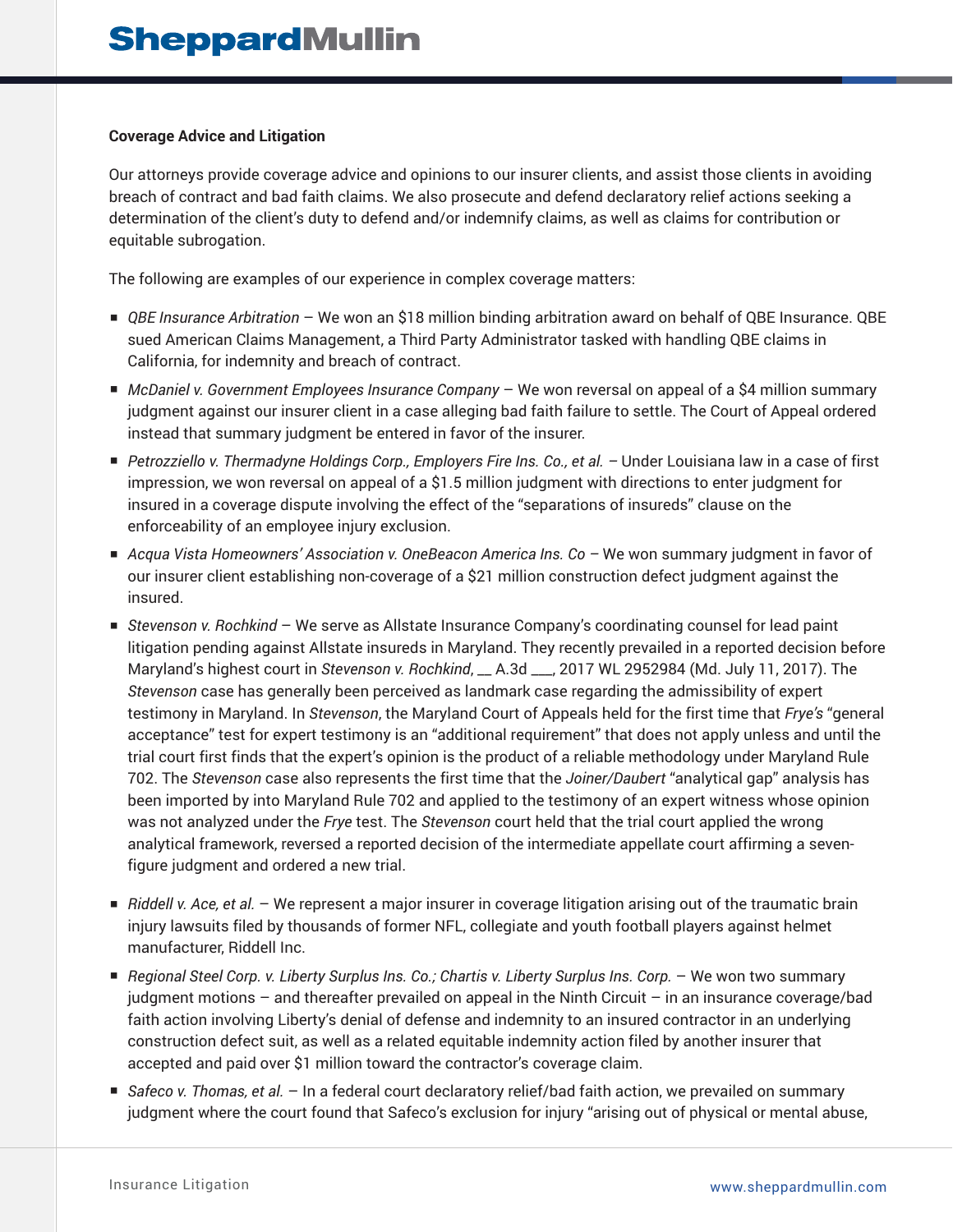sexual molestation, or sexual harassment" eliminated any duty to defend or indemnify alleged negligent enablers in a suit seeking molestation-related injuries, despite the policy's severability clause.

- *Kohlhase v. Safeco* We won summary judgment in the U.S. District Court (later affirmed by the Ninth Circuit) in an action arising out of the denial of coverage for a large personal injury judgment entered against the insureds' daughter, based on the "resident relative" definition of a homeowners' policy covering the insureds' second home.
- *BNBT Builders, Inc. v. Wausau Business Ins. Co.* − We obtained a dismissal of the insured's breach of contract/ bad faith suit arising out of Wausau's withdrawal of its defense in a pre-suit construction defect matter. The plaintiff later dismissed its appeal before oral argument.
- *Orange County Sanitation District v. Liberty Mutual* We prevailed on a motion to dismiss in a declaratory relief/bad faith arising from our insurer client's alleged wrongful failure to pay policy proceeds under a primary "wrap" policy directly to the first named insured as a claimant against an enrolled contractor.
- *Denali Construction v. Liberty Northwest* We won summary judgment in a fire loss coverage/bad faith action brought by a general contractor that claimed additional-insured status under our client's policies issued to subcontractors, based on the "other insurance" clauses of all applicable policies which made our client's policies excess to the general contractor's GL coverage.
- *Advice to Avoid Excess Verdict Exposure* We regularly counsel insurers in excess verdict exposure matters nationwide in which it is claimed that the insurer has unreasonably failed to settle the claim within the policy limits. We have successfully provided these clients with strategies that have enabled them to settle within limits.

### **Published Decisions**

The following are examples of published decisions we have obtained on behalf of our clients in federal and state courts in California and throughout the United States:

### **State Court Published Decisions**

*Petrozziello v. Thermadyne Holdings Corp., Employers Fire Ins. Co., et al.*, 211 So.3d 1199. WL 658242 (La. App. 2017)

*Stevenson v. Rochkind*, \_\_ A.3d \_\_\_, 2017 WL 2952984 (Md. July 11, 2017)

*Regional Steel Corporation v. Liberty Surplus Insurance Corp.*, 2014 DJDAR 7543 (June 14, 2014)

*21st Century Insurance Co. v. Superior Court (Quintana)*, 47 Cal.4th 411 (California Supreme Court 2009)

*Allstate Ins. Co. v. Miller*, 212 P.3d 318 (Nevada Supreme Court 2009)

*Charles J. Vacanti, M.D., Inc. v. State Comp. Ins. Fund*, 24 Cal.4th 800 (California Supreme Court 2001)

*Johnson v. Weyerhaeuser Co.*, 953 P.2d 800 (Washington Supreme Court 1998)

*Minich v. Allstate Ins. Co.*, 193 Cal.App.4th 477 (2011)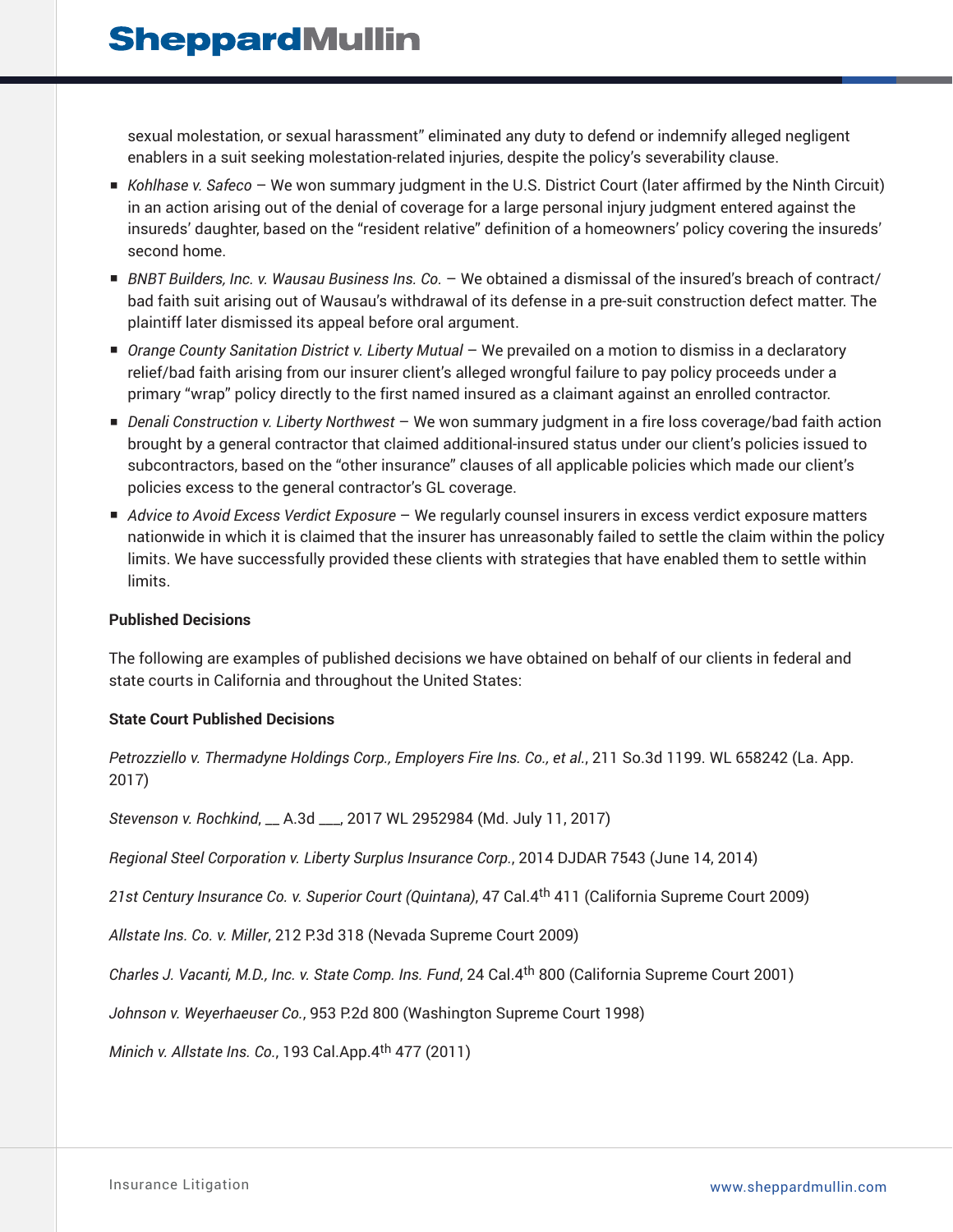*Davis-Miller v. Automobile Club of Southern California*, 201 Cal.App.4th 106 (2011) *George v. Automobile Club of Southern California*, 201 Cal.App.4th 1112 (2011) *Barnett v. State Farm Gen. Ins. Co.*, 200 Cal.App.4th 536 (2011) *Advanced Network, Inc. v. Peerless Ins. Co.,* 190 Cal.App.4th 1054 (2010) *State Compensation Ins. Fund v. Superior Court*, 184 Cal.App.4th 1124 (2010) *Baker v. American Horticulture Supply, Inc.*, 186 Cal.App.4th 1059 (2010) *Cumbre v. State Compensation Insurance Fund,* 189 Cal.App.4th 1381 (2010) *Koszdin v. State Compensation Ins. Fund*,186 Cal.App.4th 480 (2010) *Maystruk v. Infinity Insurance Co.*, 175 Cal.App.4th 881 (2009) *HealthMarkets v. Superior Court*, 171 Cal.App.4th 1160 (2009) *The MEGA Life and Health Ins. Co. v. Superior Court*, 172 Cal.App.4th 1522 (2009) *Allstate Ins. Co. v. Fields*, 885 N.E.2d 728 (Ind. Ct. App. 2008) *Allstate Ins. Co. v. Superior Court (Delanzo)*, 151 Cal.App.4th 1512 (2007) *Interinsurance Exchange of the Automobile Club v. Superior Court (Williams)*, 148 Cal.App.4th 1218 (2007) *Allstate Ins. Co. v. Scroghan*, 851 N.E.2d 317 (Ind. Ct. App. 2006) *Palacin v. Allstate Ins. Co.,* 119 Cal.App.4th 855 (2004) *Basich v. Allstate Ins. Co.*, 87 Cal.App.4th 1112 (2001) *Turner v. State Farm Fire & Cas. Co.*, 92 Cal.App.4th 681 (2001) *State Compensation Insurance Fund v. Superior Court*, 91 Cal.App.4th 1080 (2001) *Fraley v. Allstate Ins. Co.*, 81 Cal.App.4th 1282 (2000) *Nager v. Allstate Ins. Co.*, 83 Cal.App.4th 284 (2000) *Gordon's Cabinet Shop v. State Compensation Insurance Fund*, 74 Cal.App.4th 33 (1999) *Scheffield Medical Group, Inc. v. Workers' Compensation Appeals Board*, 70 Cal.App.4th 868 (1999) *Singh v. Allstate Ins. Co.*, 73 Cal.App.4th 135 (1998) *Advanced Building Maintenance v. State Compensation Insurance Fund*, 49 Cal.App.4th 1388 (1996)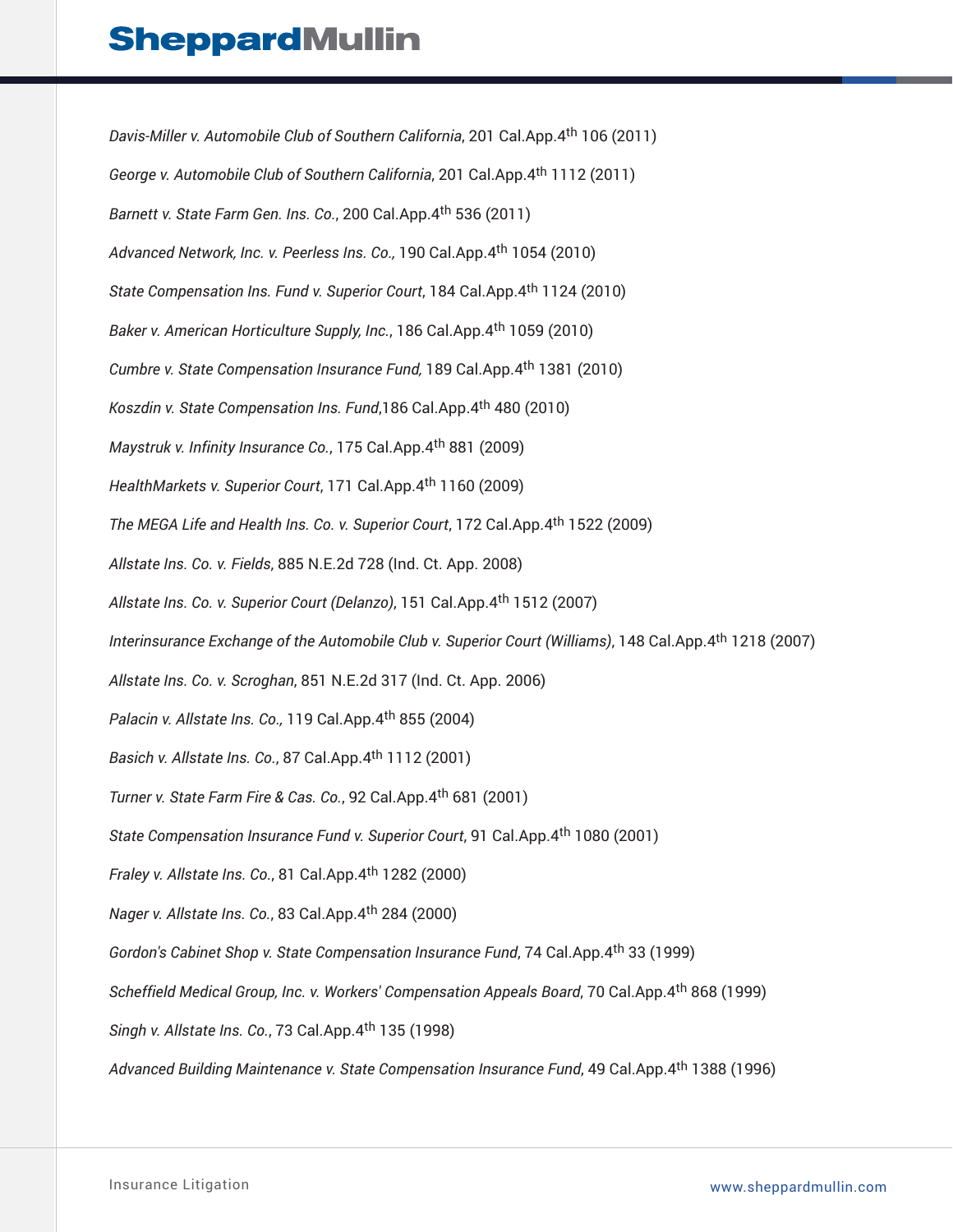#### **Federal Court Published Decisions**

*Allstate Ins. Co. v. Kenick* 435 P.3d 938 (Alaska Supreme Court 2019) *Premier Pools Management Corp. v. Colony Ins. Co.*, 328 F.Supp.3d 1075 (E.D. Cal. 2018) *Dorroh v. Deerbrook Ins. Co.,* 223 F.Supp.3d 1081 (E.D. Cal. 2016) *Purscell v. Tico Ins*. Co., 790 F.3d 842 (8th Cir. 2015) *Cohan v. Provident Life and Acc. Ins. Co*., 140 F.Supp.3d 1063 (D. Nev. 2015) *Myers v. Allstate Indem. Co.*, 109 F.Supp.3d 1331 (C.D. Cal. 2015) *Morris v. Allstate Ins. Co.*, 16 F.Supp.3d 1095 (C.D. Cal. 2014) *Du v. Allstate Ins. Co.*, 697 F.3d 753 (9th Cir. 2012) *Cal. Shock Trauma Air Rescue v. State Fund, et al.*, 636 F.3d 538 (9th Cir. 2011) *Gardner v. UICI*, 508 F.3d 559 (9th Cir. 2007) *Feldman v. Allstate*, 322 F.3d 660 (9th Cir. 2003) *Guebara v. Allstate Ins. Co.*, 237 F.3d 987 (9th Cir. 2001) *Hamilton v. State Farm Fire & Cas. Co.*, 270 F.3d 778 (9th Cir. 2001) *Aceves v. Allstate Ins. Co.*, 68 F.3d 1160 (9th Cir. 1995) *Morris v. Allstate Ins. Co.,* \_\_ F.Supp.2d \_\_ (C.D. Cal. 2014) *Travelers Prop. Cas. Co. of Am. v. LK Transp., Inc.,* \_\_ F.Supp.2d \_\_ (E.D. Cal. 2014) *Purscell v. TICO Ins. Co,* 959 F.Supp.2d 1195 (W.D. Mo. 2013) *Keshish v. Allstate Ins. Co.,* 959 F.Supp.2d 1226 (C.D. Cal. 2013) *O'Keefe v. Allstate Indem. Co*., 953 F.Supp.2d 1111 (S.D. Cal. 2013) *Ram v. Infinity Select Ins.*, 807 F.Supp.2d 843 (N.D. Cal. 2011) *Martinez v. Infinity Ins. Co.*, 714 F.Supp.2d 1057 (C.D. Cal. 2010) *Martorello v. Sun Life Assur. Co. of Canada*, 704 F. Supp.2d 918 (N.D. Cal. 2010) *Maynard v. State Farm Mut. Auto. Ins. Co.*, 499 F.Supp.2d 1154 (C.D. Cal. 2007) *Beamish v. CNA Group Life Ins. Co*., 487 F.Supp.2d 1196 (W.D. Wash. 2007)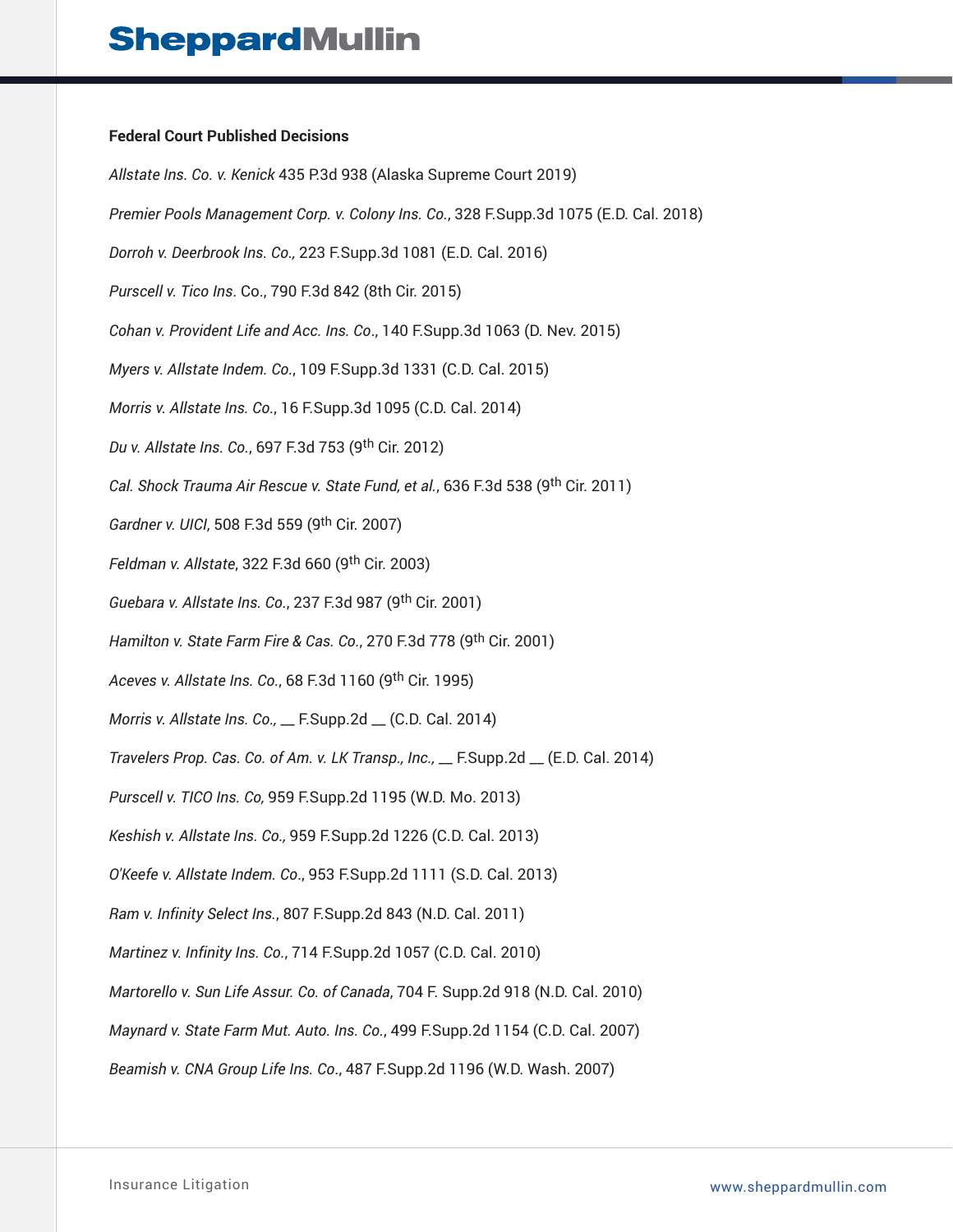*Loughney v. Allstate Ins. Co*., 465 F.Supp.2d 1039 (S.D. Cal. 2006) *Messer v. Unum Life Ins. Co. of Am*., 370 F.Supp.2d 1098 (W.D. Wash. 2005) *Cook v. Allstate Ins. Co.*, 337 F.Supp.2d 1206 (C.D. Cal. 2004) *Farmer v. Allstate Ins. Co.*, 311 F.Supp.2d 884 (C.D. Cal. 2004) *Futamura v. Unum Life Ins. Co. of Am*., 305 F.Supp.2d 1181 (W.D. Wash. 2004) *LaPrease v. Unum Life Ins. Co. of Am.*, 347 F.Supp.2d 944 (W.D. Wash. 2004) *Adams v. Allstate Ins. Co.*, 187 F.Supp.2d 1207 (C.D. Cal 2002) *Adams v. Allstate Ins. Co.*, 187 F.Supp.2d 1219 (C.D. Cal. 2002) *Ricotta v. Allstate Ins. Co*., 211 F.R.D. 622 (S.D. Cal. 2002) *Scheffler v. Allstate Ins. Co.,* 196 F.Supp.2d 1003 (C.D. Cal. 2002) *Smith v. Allstate Ins. Co.*, 160 F.Supp.2d 1150 (S.D. Cal. 2001) *Campanelli (House) v. Allstate Ins. Co.*, 85 F.Supp.2d 980 (C.D. Cal. 2000) *Campanelli (Giakoumakis) v. Allstate Ins. Co.*, 97 F.Supp.2d 1211 (C.D. Cal. 2000) *Campanelli (Noah) v. Allstate Ins. Co.*, 119 F.Supp.2d 1073 (C.D. Cal. 2000) *Charlin v. Allstate Ins. Co.*, 19 F.Supp.2d 1137 (C.D. Cal. 1998) *Charlin v. Allstate Ins. Co*., 33 F.Supp.2d 858 (C.D. Cal. 1998) *Brown v. Allstate Ins. Co.,* 17 F.Supp.2d 1134 (S.D. Cal. 1998) *Hill v. Allstate Ins. Co.*, 962 F.Supp. 1244 (C.D. Cal. 1997) *Vashistha v. Allstate Ins. Co.*, 989 F.Supp. 1029 (C.D. Cal. 1997) *Griffin v. Allstate Ins. Co.*, 920 F.Supp. 127 (C.D. Cal. 1996) *Freudenberger v. Allstate Ins. Co.*, 941 F.Supp. 940 (S.D. Cal. 1996) *Allstate Ins. Co. v. Madan*, 889 F.Supp. 374 (C.D. Cal. 1995) *Richmond v. Allstate Ins. Co.*, 897 F.Supp. 447 (S.D. Cal. 1995) *Castro v. Allstate Ins. Co.*, 855 F.Supp. 1152 (S.D. Cal. 1994) *Cuevas v. Allstate Ins. Co.*, 872 F.Supp. 737 (S.D. Cal. 1994)